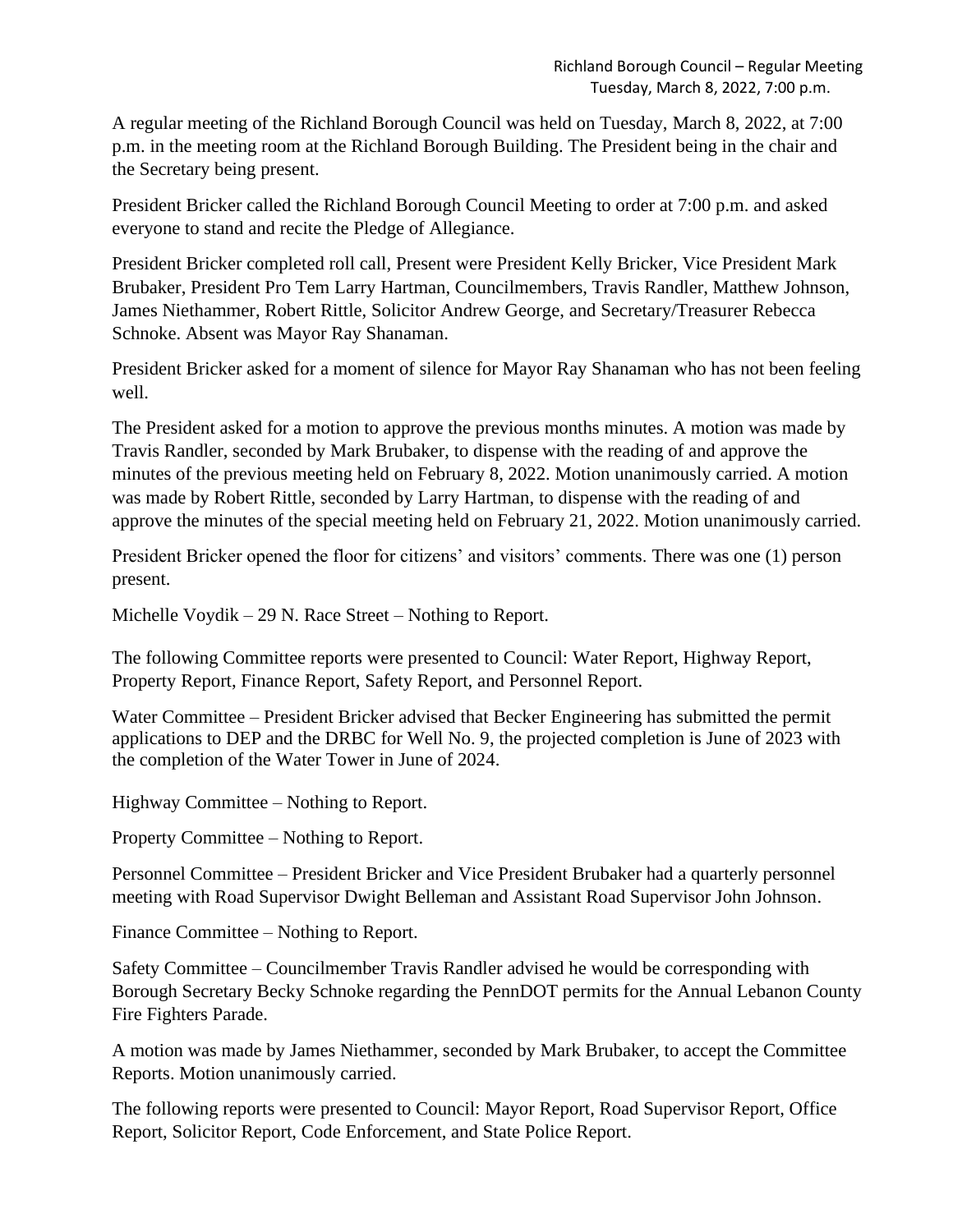Mayor Report – None submitted.

Road Supervisor's Report – There were no questions on the report.

Water Report – There were no questions on the report.

Office Report – There were no questions on the report.

Solicitor's Report – There were no questions on the report.

Code Enforcement Officer Report – There were no questions on the report.

Police Report – There were no questions on the report.

MRJA Report – Electronic copy of monthly reports on file and available for viewing upon request. next meeting will be held April 4, 2022.

A motion was made by Mark Brubaker, seconded by James Niethammer, to accept the Officials Reports. Motion unanimously carried.

The Financial Reports for February 2022 were submitted by Secretary/Treasurer Rebecca Schnoke. A motion was made by Matthew Johnson, seconded by Robert Rittle to approve the Financial Report and have it on file for Audit. Motion unanimously carried.

The invoices were presented and reviewed by Councilmember James Niethammer. A motion was made by Mark Brubaker, seconded by Robert Rittle, to pay all the invoices submitted; Motion unanimously carried.

A motion was made by James Niethammer, seconded by Mark Brubaker, to ratify the bills paid; Motion unanimously carried.

The following communications were received:

December Monthly Municipal Report from Eagle Disposal (4.39 Tons); 2 Zoning Permits received from Kraft Code Services for Alan & Kim Luong (Change of Use & Occupancy) and Jaclyn Strauss (Deck); Lebanon County Commissioners 2/3/22 & 2/17/22 Meeting Highlights; Leb. Co. Conservation 2021 Annual Report; 2022 County Liquid Fuels Allocation received in the amount of \$1,519.00; 2021 Small Games of Chande Distribution received in the amount of \$147.10; Millcreek-Richland Joint Authority Secretary resignation letter received, they will be providing a job description and are looking for any potential applicants.

## Old Business:

Lebanon County Fire Fighters Parade to be hosted in Richland Borough by the Neptune Fire Company. A motion was made by Robert Rittle, seconded by Larry Hartman to approve a contribution in the amount of \$1,500.00 to be put towards a band for the Lebanon County Fire Fighters Parade; motion unanimously carried.

President Bricker provided an update regarding the North Race Street Resurfacing project that has been scheduled by PennDOT for 2023, to date PennDOT has not revised the original project plans.